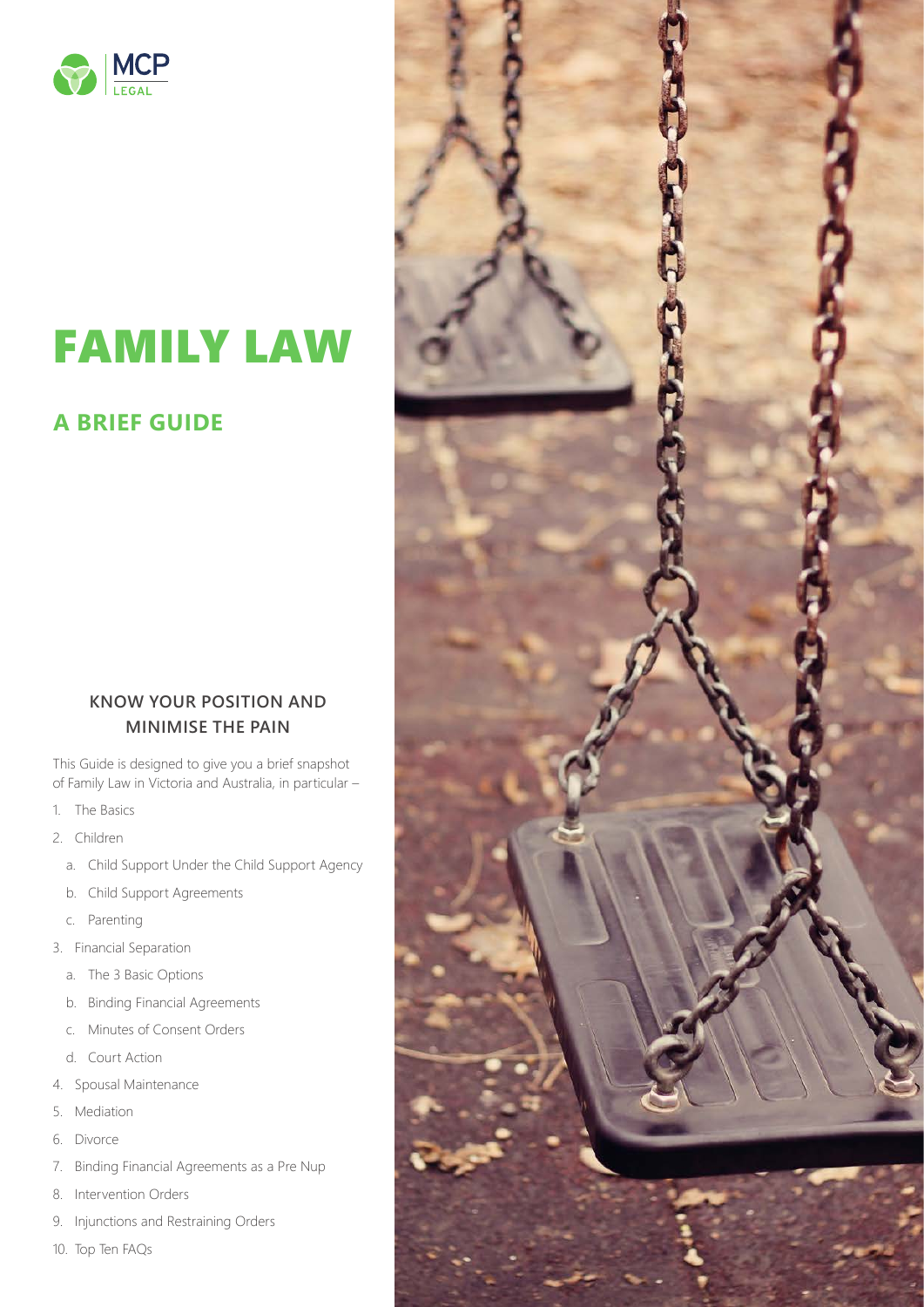# KNOW YOUR POSIT

If you become one of the unfortunate many who must navigate their way through this legal space, it is important to know your position as best you can, based on your circumstances.

From knowing the legal playing field, you can then decide the best way to move forward to conclusion and be in the best position possible to move on thereafter.

What follows is a brief commentary on some of the main areas that are dealt with in the Family Law space, for your review and use as you deem fit.

We hope you find it useful.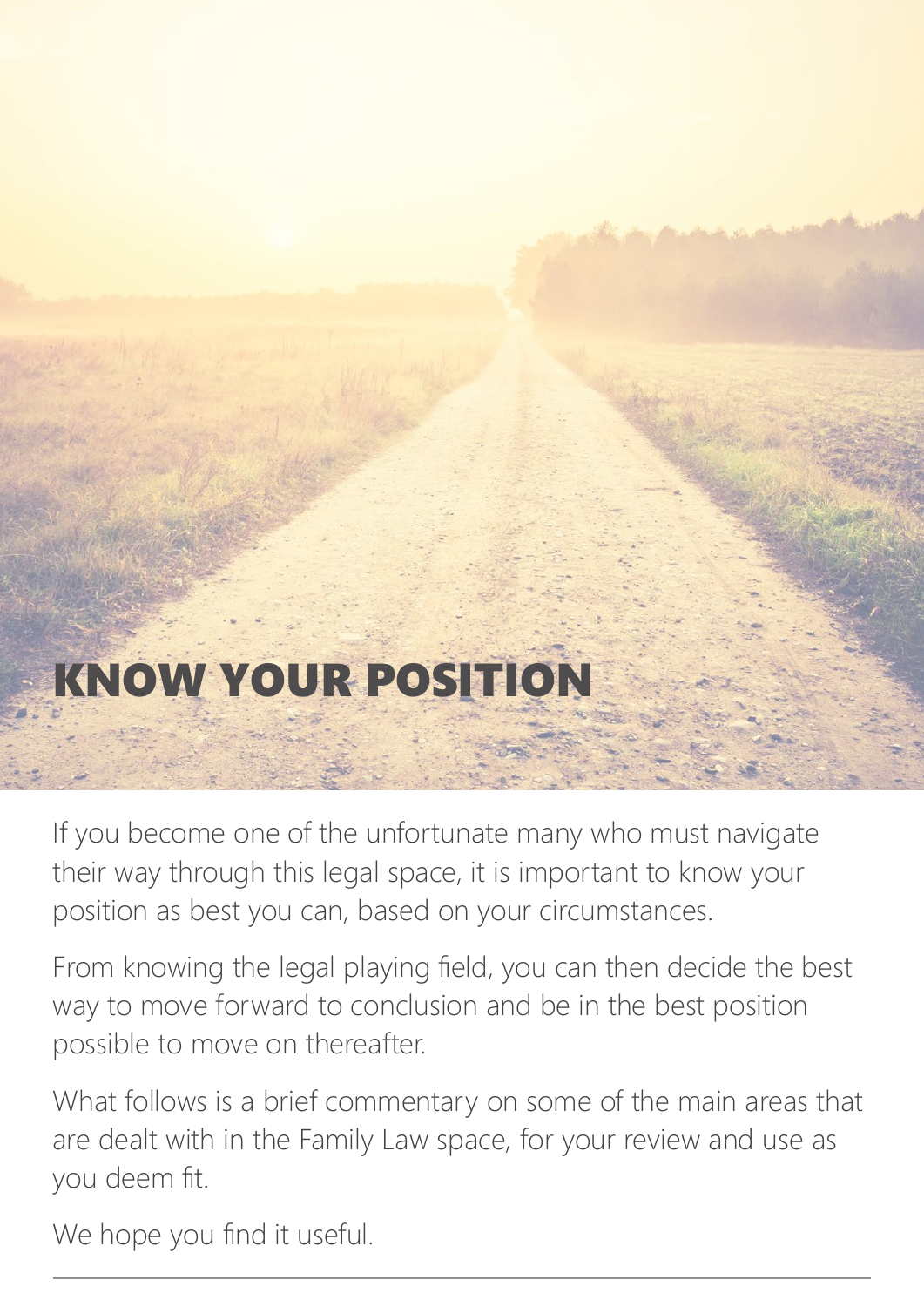## 1. THE BASICS

#### **EVERYBODY GET COUNSELLING!**

This is not so much a legal comment as a practical recommendation - everyone involved should get counselling – both of the parties, either together or separately, and potentially children as well.

The psychological side of getting through a separation or other family law issue is by far and away the most difficult aspect.

#### **You may wish to visit www.relationships.org.au or call 1800 050 321.**

By comparison the legal side of things can be easy.

The law lays out a clear frame work of the process to finalise matters between parties. It is then simply a matter of how co-operative and amicable the parties are, and their desire to conclude things efficiently and cost effectively, or otherwise.

#### **AUSTRALIA IS A 'NO FAULT' JURISDICTION**

Since 1975 when The Family Law Act came into existence, if one party wants to end a relationship, it ends, without regard to any fault of one party or the other.

From there, resolution of a parties' affairs is not affected by any one party's behaviour, save for behaviour that may affect childrens' custody, or the future needs of a party.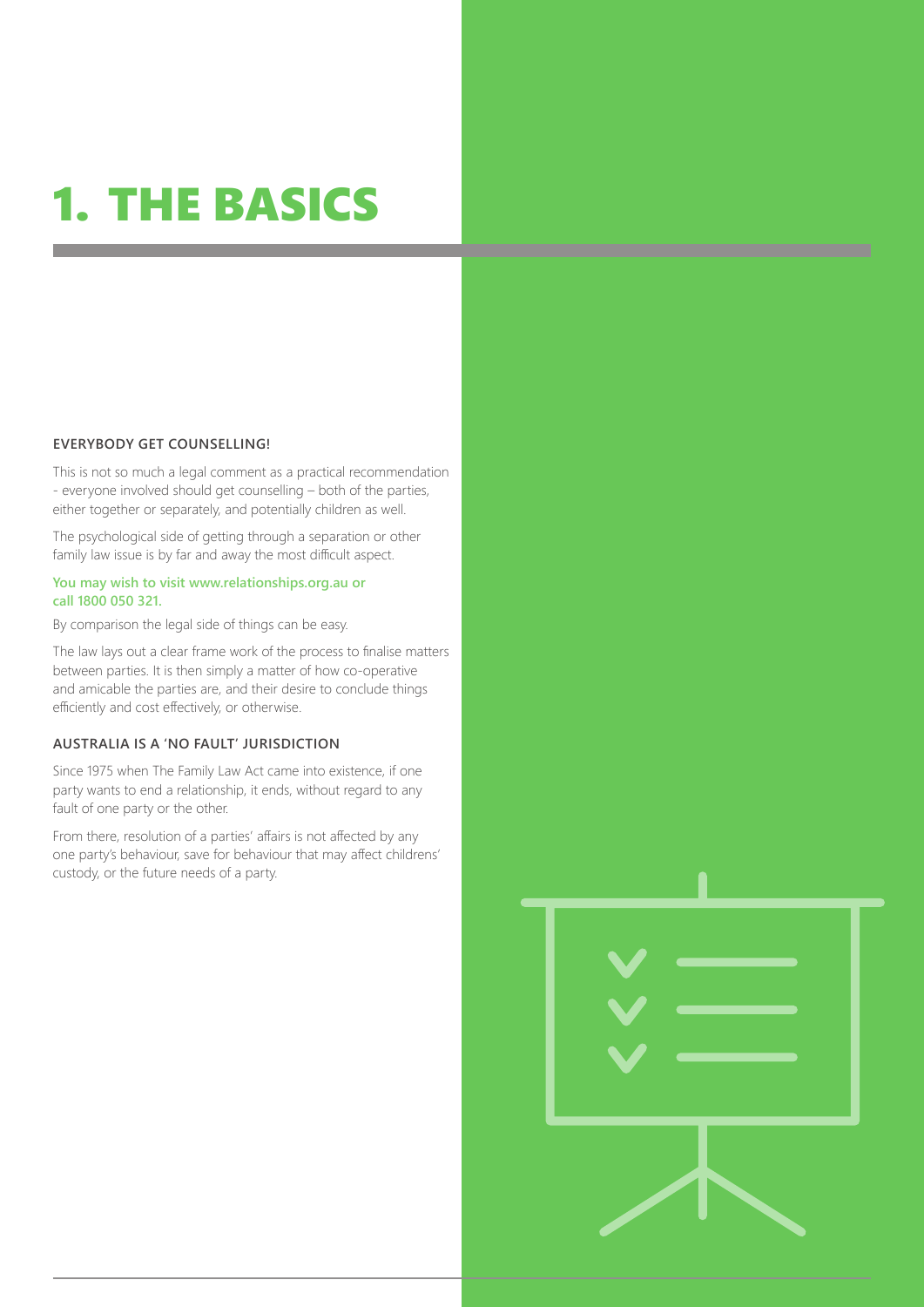# 2. CHILDREN

The primary focus of the Family Court is children. Their welfare transcends all other considerations of the Court.

#### **A. CHILD SUPPORT UNDER THE CHILD SUPPORT AGENCY**

Under the Child Support (Assessment) Act 1989, every parent has a primary duty to maintain their child or children. Child support is assessed and collected by the Child Support Agency (CSA), which is part of the Australian Government Department of Human Services.

In practice, this means that where there is a significant difference in incomes of the parents, legally the parent with the higher income who is not the primary carer of children, must contribute a sum of money on a regular basis to the welfare of the children.

Child Support payments are assessed using a formula considering amongst other factors the respective parent's income and the time that the children spend with each parent.

You can go onto the Department of Health and Human Services website for more information and use the Child Support calculator to get an estimate of child support payments.

#### **B. CHILD SUPPORT AGREEMENTS**

Parents are not obliged to use the CSA and are perfectly entitled to reach their own arrangements regarding child support. If the parties want the arrangements to be formalised then they can enter into a Binding Child Support Agreement.

These are especially relevant if parents want to formalise non- periodic payments like school fees or health insurance payments which are not usually covered by a periodic child support assessment.

Binding Child Support Agreements can only be entered into where both parents are represented by solicitors who will need to give advice about the Agreement and sign a certificate certifying that they have given advice on the advantages or disadvantages of entering into the Agreement.

It is very difficult to discharge a Binding Child Support Agreement once it has been signed off.

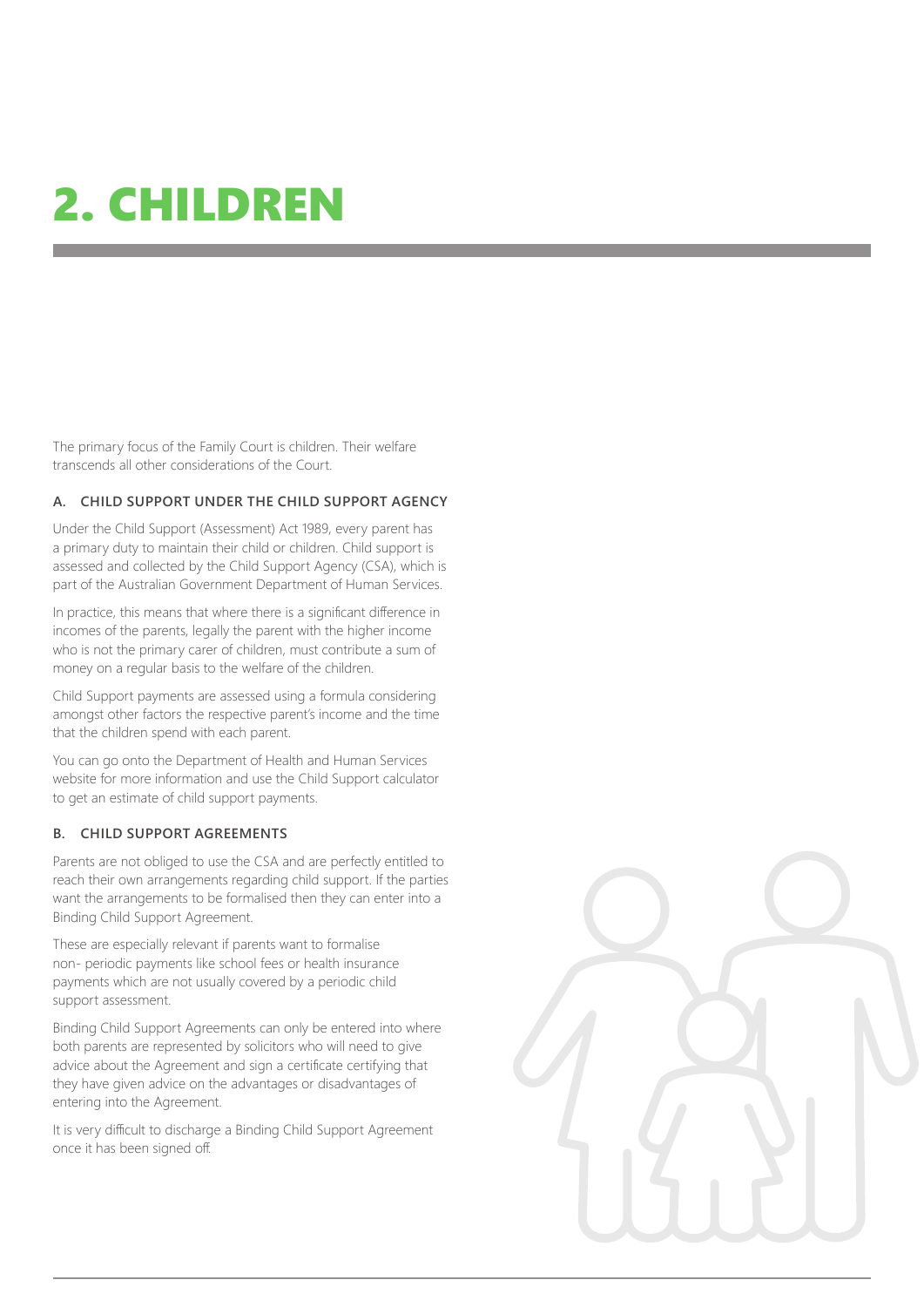

#### **C. PARENTING**

The presumption under law is that each parent has equal shared responsibility for their children when they are below the age of 18. This is still the case even after divorce, separation or remarriage.

This presumption can be altered when there are reasonable grounds to conclude that it is not in the best interests of the child to have equal shared parental responsibility.

Situations where this might occur are due to one parent's inability to properly care or provide for the child because of illness, financial position or not being close enough to the child (lives interstate or in another country).

Parenting matters cannot be dealt with in a Binding Financial Agreement (see section 7).

A separate agreement must be made. The main three options are:

1. The parents work together to make a parenting plan – either through counselling, mediation or otherwise;

- 2. A consent order is made that the Court approves; or
- 3. The Court makes an enforceable parenting order.

These options are summarised as to their advantages and disadvantages briefly below.

#### **Parenting Plans**

This is a written agreement that lists the parenting arrangements for the children.

This is the best option, being the most cost effective, efficient and low stress, and it means you do not have to go to Court.

The downside is these agreements are not legally enforceable – so they can be 'messed with' and subject to change, where there is no Court order to say otherwise.

It remains the preferred option as it allows both parents control and flexibility as to the arrangement and does not involve legal fees and costs.

#### **Consent Orders**

This is a written agreement that a Court has approved. It is therefore legally enforceable. It may be the result of a Parenting Plan that was previously in place (if at all) or completely different depending on the circumstances.

There is legal recourse for a parent if the other does not comply and it is difficult to amend as it will involve legal costs and fees. Importantly with consent orders both parents agree to the plan.

#### **Parenting Orders**

These usually are made when parents cannot agree on the arrangements for their children.

The Court makes these orders to safeguard the best interests of the children, and will take into account various factors when making a parenting order.

The two main factors are:

1. The benefit the child will have by having a meaningful relationship with both parents and other important people like grandparents and;

2. The child is protected from both physical and psychological harm. The Court will also look at which parent can provide for the best interests of the children.

The Court will try not to separate siblings unless it is necessary for the child's welfare.

The opinion of the children can be considered as well, particularly if they are older.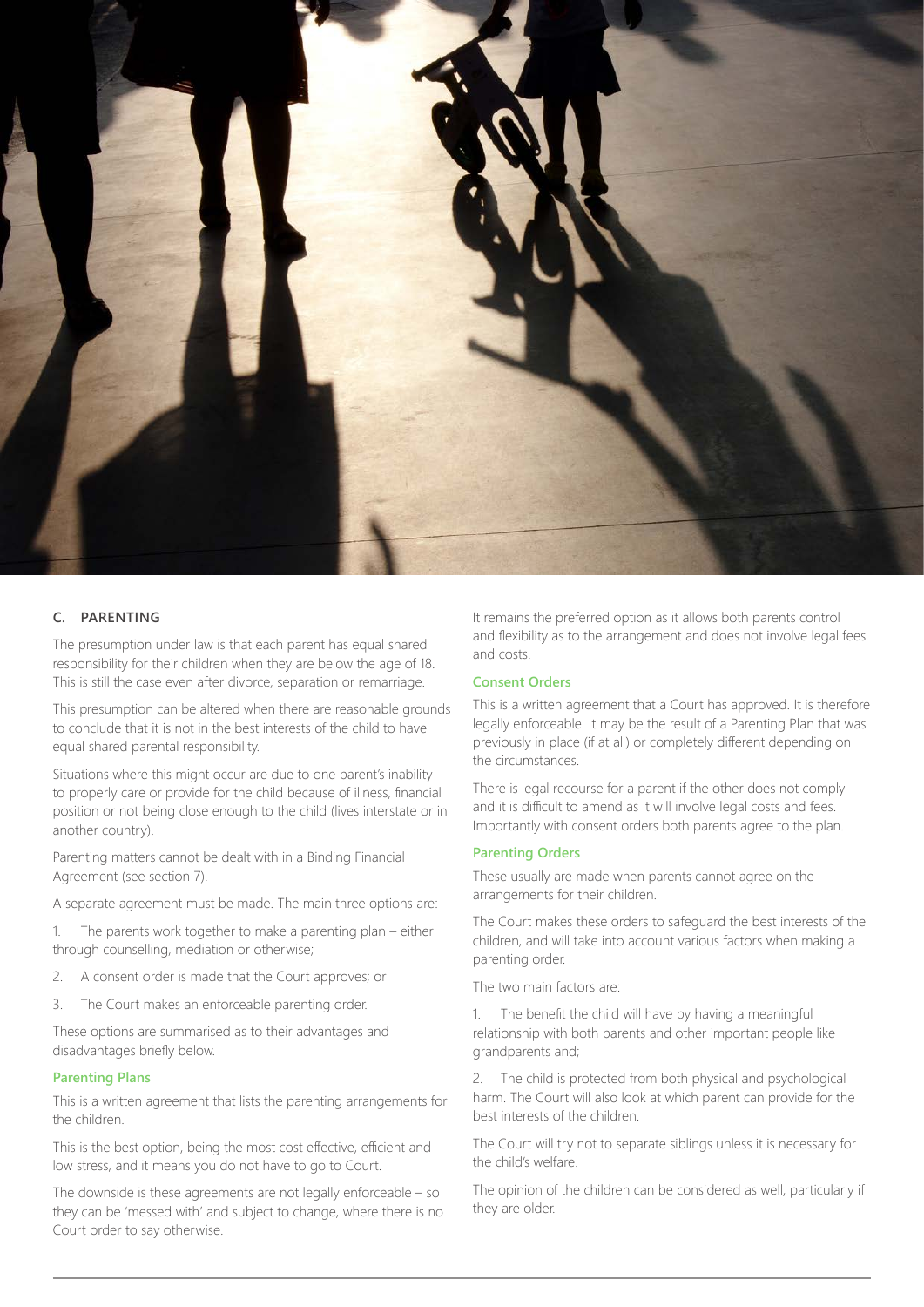### 3. FINANCIAL SEPARATION

#### **THE THREE BASIC OPTIONS**

There are three (3) basic methods to attain a split -

- 1. Binding Financial Agreement entered into after being advised by separate lawyers;
- 2. Application and Minutes of Consent Orders at Court effectively like a Binding Financial Agreement but paperwork is lodged with and approved by Court; and
- 3. Court action.

The first two are by agreement, the latter is where you are unable to agree the split and so are requesting the Court (i.e. the Judge) to do so on your behalf.

#### **1 BINDING FINANCIAL AGREEMENTS**

If you amicably agree a split at a level with which you are comfortable, i.e. getting agreement with your ex at an agreed % each, and which assets may be retained by each or otherwise sold, a relevant Binding Financial Agreement can be prepared (cheaper, quicker but less certain - there are a list of reasons for why a Binding Financial Agreement might be later overturned, set our in the Family Law Act).



#### **2 MINUTES OF CONSENT ORDERS**

Alternatively, the parties can create an Application and Minutes of Consent Orders for the Court (costlier, longer yet completely certain).

Calculation of the % split starts at 50/50 for any relationship of substantial duration, then is affected by a range of factors including

- 1. what each party brought into the relationship at the start,
- 2. what each party contributed during the relationship,
- 3. relative ages of the parties,
- 4. what qualifications, skills and experience each party has attained,
- 5. ability to earn future income,
- 6. the size of the asset pool,
- 7. the future needs of the parties (any health issues etc), and
- 8. what is generally regarded as fair and reasonable in all the circumstances.

At the end of the day it is a subjective assessment - an 'art' not a 'science'.

#### **3 COURT ACTION**

You of course want to avoid this third method, being the most expensive, time consuming and stressful.

Court action can be commenced by either party at any time.

Once commenced, the other party must respond, and then a defined process is followed towards a final Hearing if necessary, with steps along the way including but not limited to any applications for any specific interim orders like parenting, spousal maintenance, sale of any property and so forth, full financial disclosure, and mediation.

It is of course the most expensive option, is drawn out, and has the other disadvantage of taking control away from the parties – at a final Hearing the Court will ultimately make decisions as it deems appropriate, regardless of the wishes of the parties.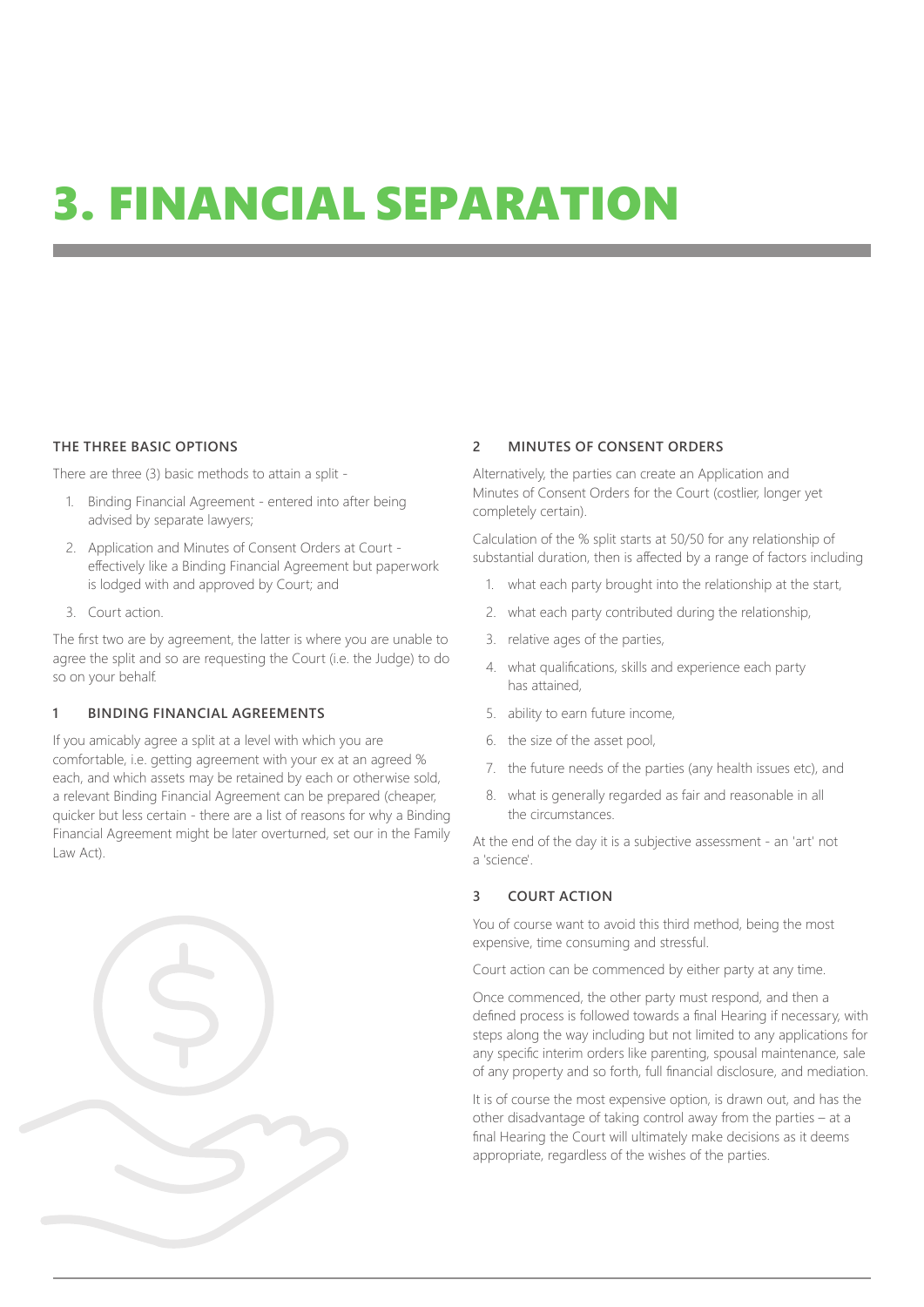### 4. SPOUSAL MAINTENANCE



Spousal maintenance payments are separate to Child Support payments.

Where one party earns substantially more than the other, there is a legal responsibility for the person with the greater income to financially assist the other ex-partner if they cannot meet their own reasonable expenses from own personal income.

It is subjective and specific to each couples' circumstances.

If agreement cannot be reached on amount, an application can be made to the Court, who will consider the relative capacity to pay and needs of the party making the application.

They will also consider the age and health of the parties, the arrangements for the care of children, as well as the physical and mental capabilities of the parties for employment.

An application can be made at any time after separation. However as for a property split, there is a 12-month period after any divorce, within which an application for spousal maintenance should be made.

Otherwise, as for a property split, you must seek leave of the Court to bring an application and prove that there are special circumstances why you should be allowed 'out of time'.

For a de facto relationship, the time limit for making an application for spousal maintenance is two years from the date of separation.

Spousal maintenance may be paid on a periodic basis for a specific period, such as until the children are old enough to attend school and the parent who is seeking the maintenance can resume paid employment, or to provide time to study and re-train to obtain employment.

It is common to settle the matter of spousal maintenance by way of a capitalised lump sum payment, rolled in with the property split, to avoid the need for ongoing payments.

Spousal maintenance ceases on the death of the receiving party, remarriage or upon the death of the person making the maintenance payments, depending on the circumstances. If there is a change in the financial circumstances of either party, then the order may be varied.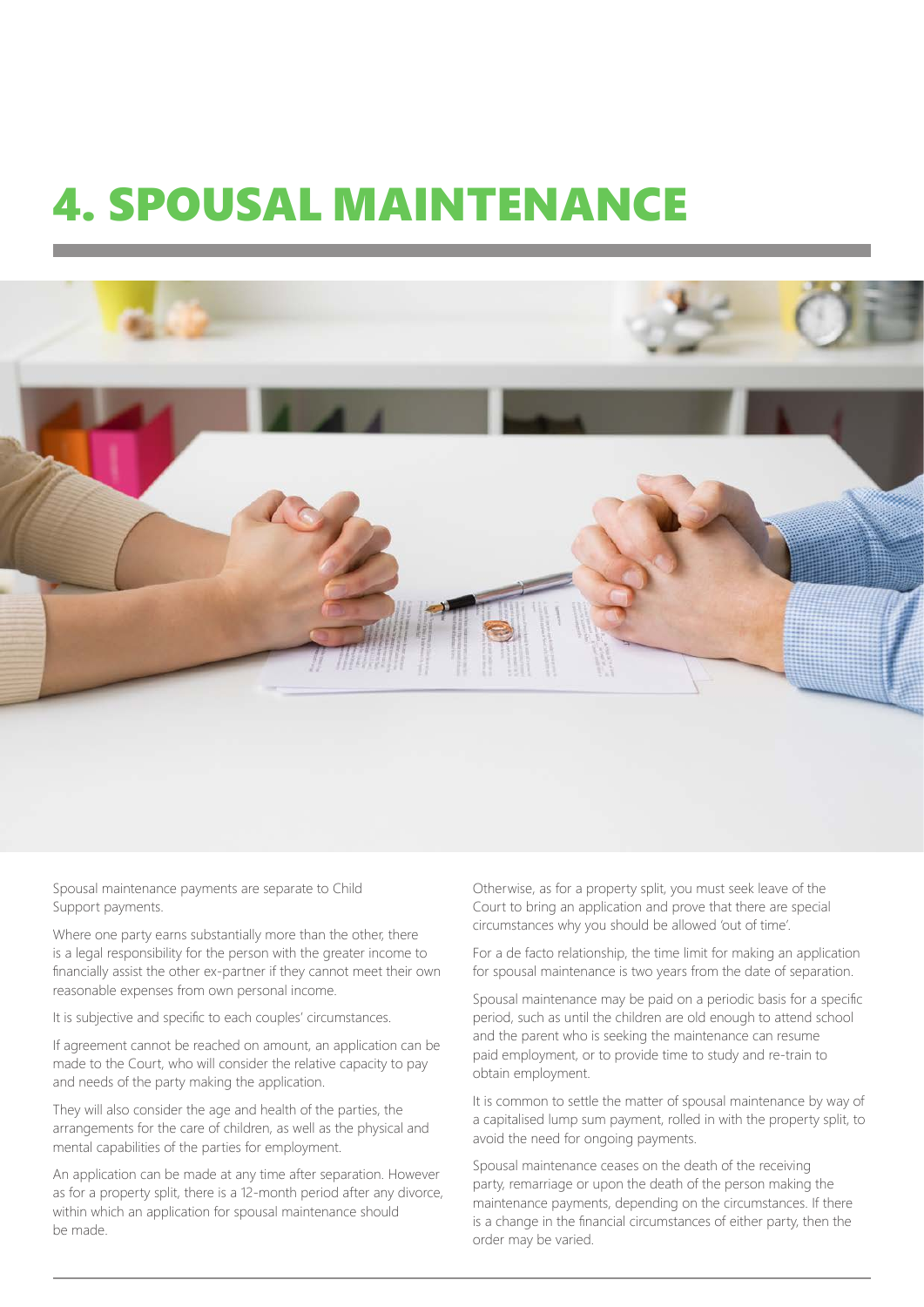### 5. MEDIATION

Family Law Mediation is widely supported by those who seek the benefits of parties being able to resolve their financial and childrelated disputes in a controlled environment, with the assistance of an independent third-person Mediator.

Mediations can be arranged with or without lawyers prior to commencing proceedings, and indeed can be conducted during proceedings with or without lawyers as well, although once litigation has commenced, usually lawyers are involved leading up to and during Mediations.

If proceedings are commenced, then the law requires a mandatory Mediation in any event. If one is elected to be conducted at Court, then these are performed at no charge by a Court Officer. Otherwise the parties can elect to pay for private Mediation, agreeing on a mutually selected Mediator.

Mediations are conducted in an as informal and relaxed manner as possible, parties do not need to be in the same room, and whatever is said or conveyed, stays with the Mediation and if settlement is not achieved, does not affect later proceedings.

The Mediators engaged are usually very experienced Barristers, or professionally trained people with legal backgrounds. The good ones have a very high settlement ratio.

A properly organised Mediation enables all areas of a dispute to be analysed and resolved without the need for lengthy and expensive litigation.

It can achieve a timely and cost-effective settlement and is a recommended option by MCP.

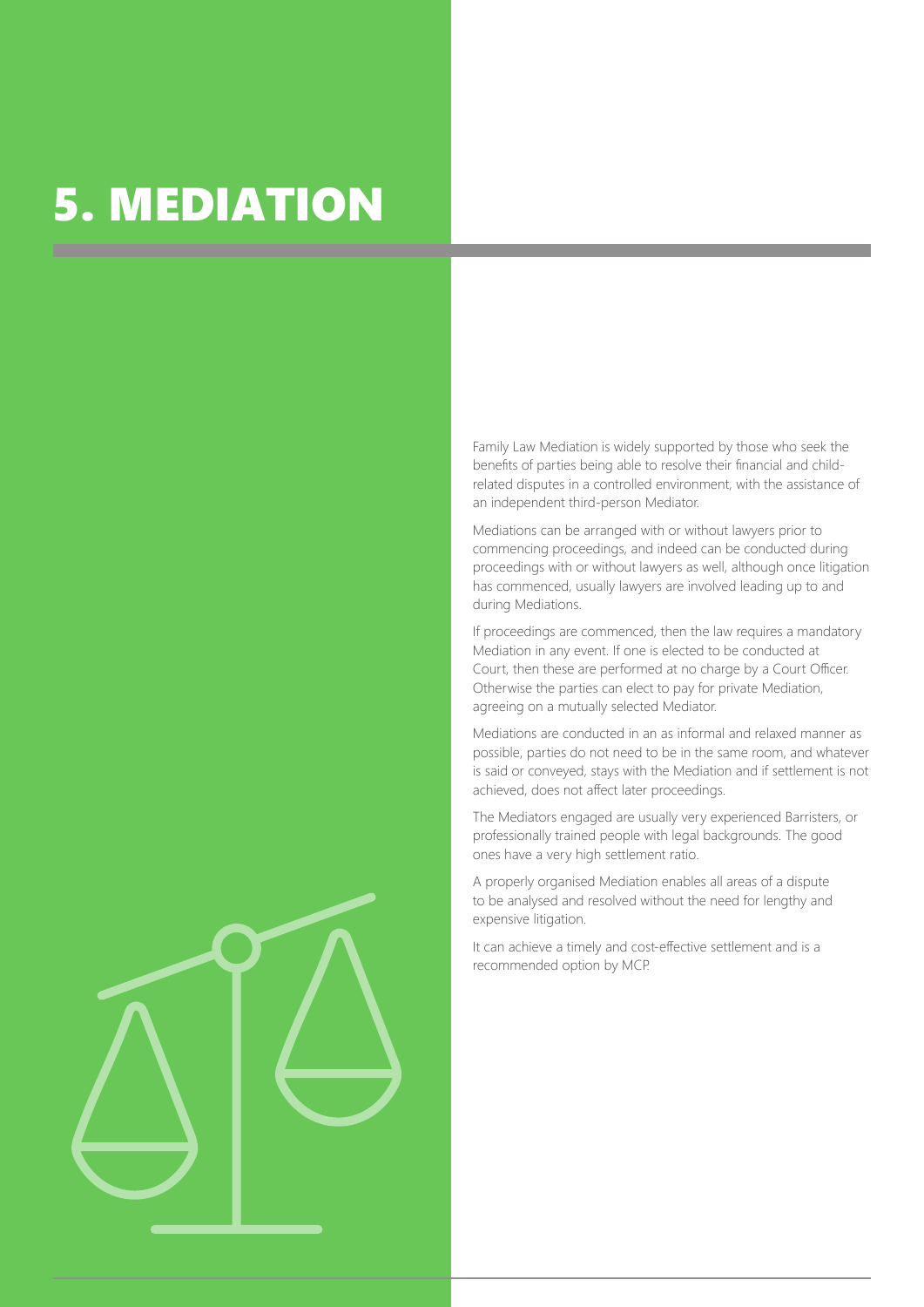### 6. DIVORCE



#### **FIRSTLY, DID WE GET PROPERLY MARRIED?**

Before you apply for a divorce you must ensure that you were married validly (S 51 Family Law Act 1975 (Cth)). A marriage will be declared void if it was a marriage of bigamy, a marriage between close relatives, the requisite formalities were not adhered to, one party did not consent due to fraud or duress or either party was too young (both parties must be 18 years old unless a Court order has been issued – s 11 Marriage Act 1961 (Cth)). Certain marriages performed overseas will also not be recognised in Australia. If a marriage is declared void, then it is deemed to never have existed under Australian law.

#### **SEPARATION**

The only way to get a divorce is if your marriage has irretrievably broken down. You must be separated for at least 12 months and there must be no reasonable chance of getting back together. If the Court believes that there is a reasonable chance of you resuming cohabitation, they will not grant the divorce.

#### **SEPARATION UNDER ONE ROOF**

You can still live under the same roof and be separated for the purposes of your divorce application. One or both parties, however, must honestly believe that the marital relationship will never be resumed. It is possible to resume living together as husband and wife once during this period, for up to three months. If this period is less than three months and you end up separating once more, you will still be able to apply for a divorce.

#### **MARRIAGES UNDER TWO YEARS**

The Court will not grant a divorce if it is filed within 2 years of the date of marriage. The exception to this is if you have both attended counselling and produce a certificate to the Court to this effect under. If only one party undergoes this counselling, the other can apply for a leave of Court to bypass this requirement.

#### **CHILDREN**

The welfare of any children is one of the Court's utmost priorities. The Court will not grant your divorce unless the welfare of your children and their continued development is guaranteed. It is likely that you will be asked to attend Court if your children are under the age of 18. The Court must be convinced that a stable situation is in place for the children before the application will be approved.

#### **THE DIVORCE APPLICATION**

A divorce application can be obtained from the Family Law Courts website (www.familylawcourts.gov.au). There are certain documents that must be attached to this application, such as your marriage certificate and proof of citizenship. In certain situations, affidavits will also need to be completed, for example saying that you were separated even though living under the same roof.

This application can be completed by one party or together. If you file it by yourself, it will then be served upon the other party and a Court date will be set.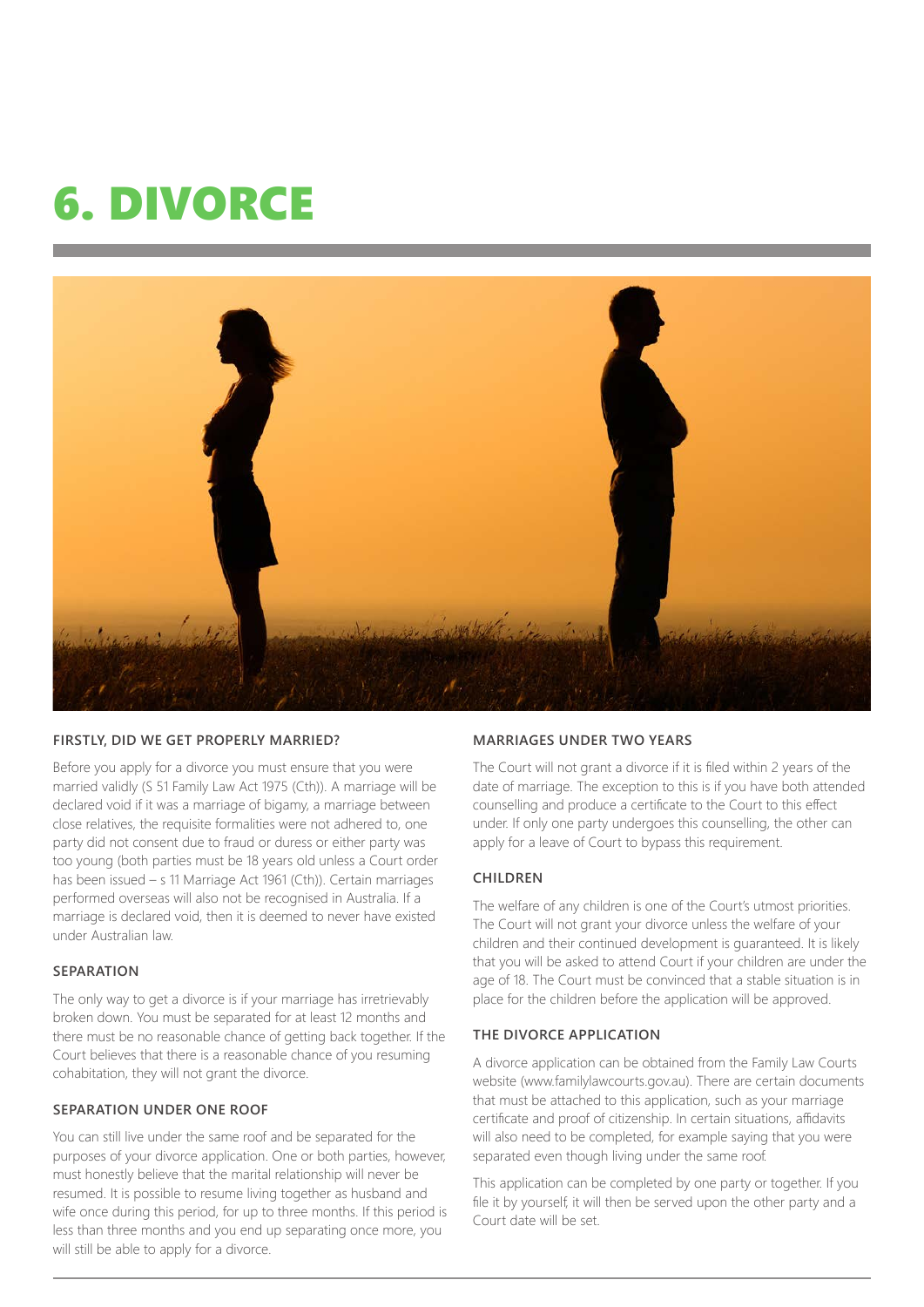## 7. PRE NUPS

Commonly known as a 'prenuptial agreement' or 'prenup' a Binding Financial Agreement (BFA) is the technical name within the Australian legal system. With more than 50% of marriages ending in separation, these are important in protecting your assets in the event your relationship breaks down. These agreements can be made before, during or after a marriage or de facto relationship.



#### **WHY MAKE A BFA?**

There are many advantages to entering a BFA particularly if you have already been through a divorce. The major advantages include

- Decisions made whilst both parties are happy in the relationship are likely to be more reasonable than when the relationship has broken down;
- Can reassure people that their partner is in the relationship for the right reason by blocking their access to certain assets or funds;
- If the relationship does break down, costs of the separation are greatly reduced if an effective BFA has been put in place; and
- A BFA is helpful in estate planning, ensuring that upon death your Will will operate as intended.

**Scope:** A BFA can cover most issues relating to property. Common things that are dealt with by a BFA are:

- How property acquired before, during or after the marriage or relationship are divided,
- How money acquired before during or after marriage or relationship is divided, and
- Whether there will be an ongoing payment by one party to the other.

#### **LEGAL EFFECT OF A BFA**

If a BFA is valid, it removes the Court's jurisdiction to issue orders about the distribution of assets which would otherwise be governed by the Family Law Act 1975 (Vic). The BFA does not have to be lodged with the Court when it is made, rather only when applying to enforce the BFA through the Family Court.

#### **REQUIREMENTS FOR CREATING A VALID BFA**

The BFA must be in writing and both parties must sign it. Each party must obtain independent legal advice about the Agreement prior to signing it. This advice must detail how the BFA will affect their rights and the advantages and disadvantages of signing one of these Agreements. A signed statement to this effect must be provided by each legal practitioner and attached to the BFA. All parties must have their own copy of the Agreement.

#### **ALTERING THE AGREEMENT**

The BFA can be altered, although all the above requirements must be met again to ensure that it remains an enforceable, valid Agreement.

#### **TERMINATING THE BFA**

It can be difficult to terminate a BFA unless both parties consent to it. Otherwise, if the BFA complies with the above requirements it is a binding and enforceable Agreement against both parties.

**Voluntary termination:** Each party must sign a 'Termination Agreement.' Before this occurs, however, each party must get another document from their lawyers saying that they have been given independent legal advice as to the merits of terminating the BFA.

**If both parties cannot agree to terminating or altering the Agreement:** The Court can amend or terminate the BFA if you can prove either that dishonesty was involved in making the Agreement; the Agreement is no longer practical to enforce; there has been a dramatic change in the care and welfare of any children or the other person has acted in an unconscionable manner.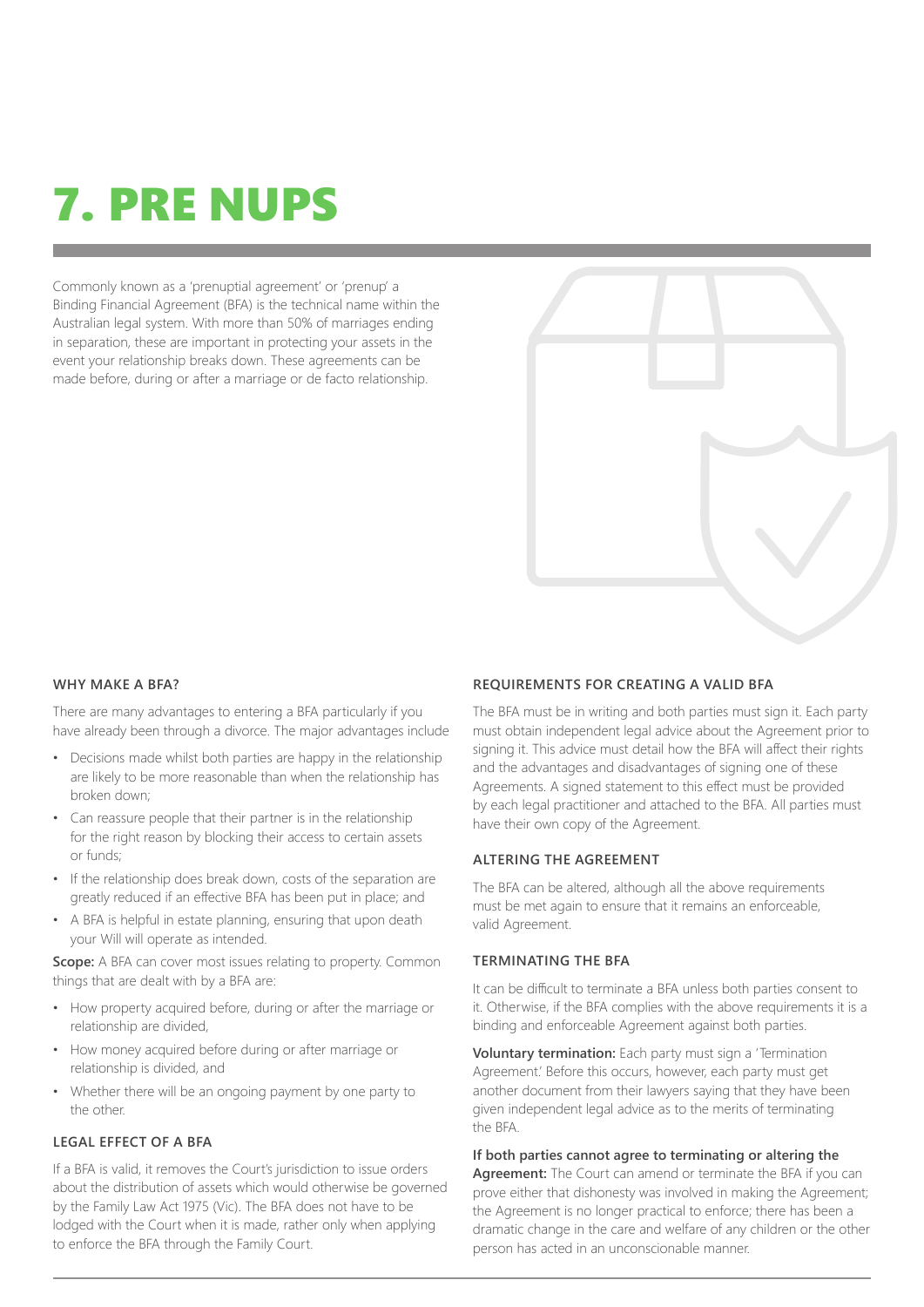# 8. INTERVENTION ORDERS

#### **These are designed to provide you with protection from family or domestic violence.**

Under the Family Violence Protection Act 2008 'family violence' is broadly defined and covers behaviour including:

- Threats;
- Physical and sexual abuse;
- Psychological abuse;
- Economic abuse;
- Damage to property or threats to damage property;
- Harm to pets; and
- Behaviour which is coercive or controlling which puts a family member in fear for their own or another's safety and wellbeing. Exposing children to family violence is itself family violence.

If you or children have been victims of family violence you should immediately decide whether an Intervention Order is appropriate.

Usually the quickest and most efficient way to progress an Interim Intervention Order, is to simply contact your local Magistrates Court.

The Magistrates Court has the power to make Intervention Orders which may include conditions prohibiting the perpetrator of the family violence (known as the respondent) from attending where you live or work or go to school, prohibit the respondent from contacting you or the children, prohibit the respondent from having a third party contact you or the children, revoke firearms licences, require the respondent to undergo counselling and so on.

If an Application for an Intervention Order has been wrongly or inappropriately brought against you, you may wish to defend it, or try and reach an agreed negotiated resolution.

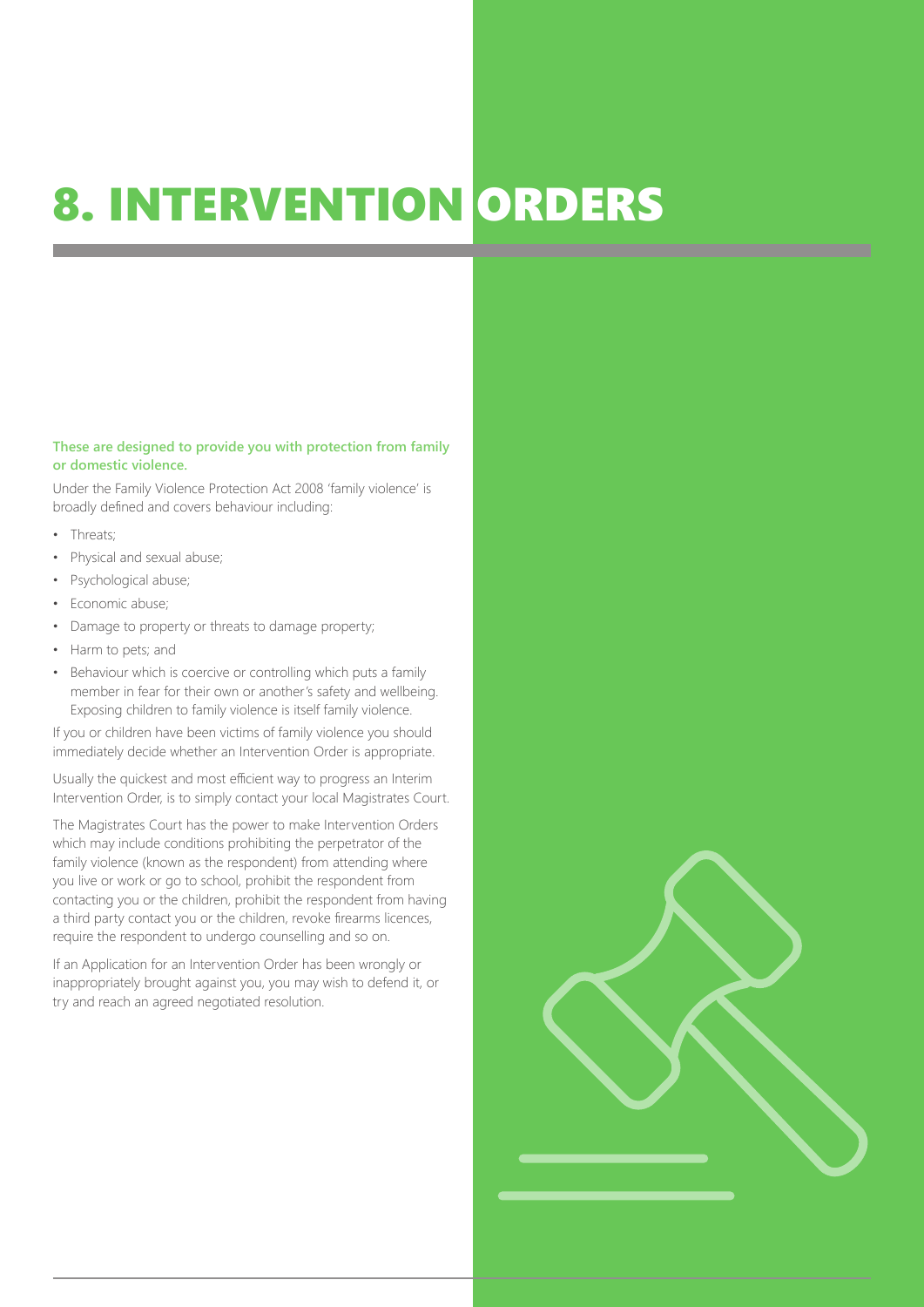### 9. INJUNCTIONS & RESTRAINING ORDERS



The Family Court is frequently called upon to make injunctions and restraining orders in both property and parenting disputes.

There are clear guidelines as to when the Court will impose an injunction or restraining order on someone.

For example, regarding property matters, generally the Court must be satisfied that there is a real risk and evidence that one of the parties intends to squander or waste assets to frustrate the property settlement of the other party.

In parenting matters, the types of injunctions that are commonly sought include:

- a restraining order that prevents a parent from moving the residence of a child;
- a restraining order that prevents a parent from travelling interstate or overseas with a child;
- a restraining order that prevents a parent from altering a child's school, name or other important detail;
- a restraining order that prevents parents from contacting, approaching or communicating with each other.

In property matters, common types of injunctions that are sought include:

- a restraining order that prevents one party selling, transferring or dealing with items of property such as bank accounts or chattels;
- a restraining order that prevents one party from dealing with business assets, other than in the ordinary course of business;
- a restraining order that prevents one party from occupying a particular property.